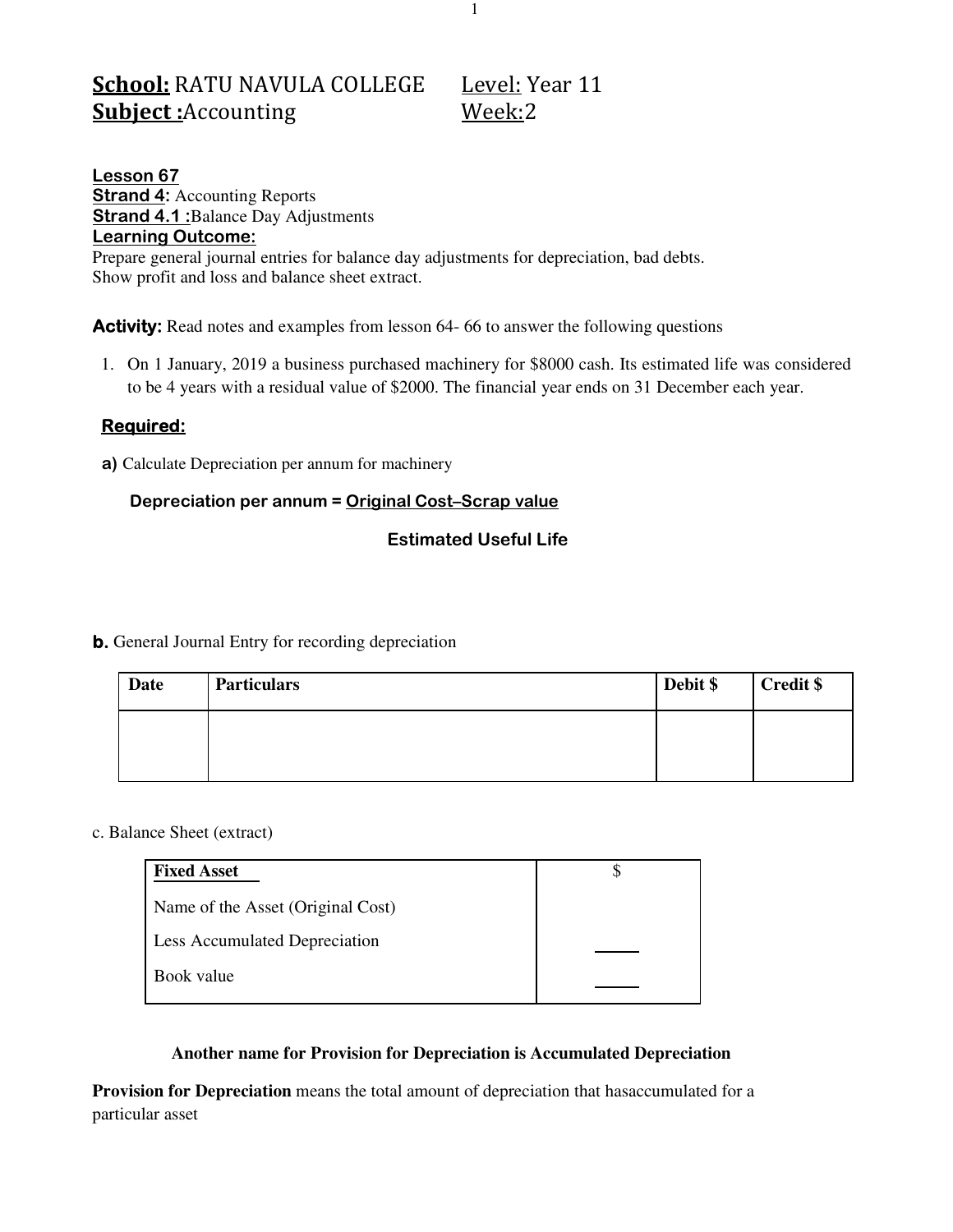2. Trial Balance

| --------------- |            |   |
|-----------------|------------|---|
|                 |            | Ψ |
| <b>Debtors</b>  | 400        |   |
| Bad debts       | າາດ<br>J∠U |   |

Additional Information:

1. Provide bad debts on debtors at 5%

Solution

General Journal Entry

| <u>date</u> | Particulars                       |  |
|-------------|-----------------------------------|--|
|             | Bad debts $(x)$                   |  |
|             | Debtors                           |  |
|             | (To record bad debts written off) |  |

|                  | Profit and Loss (extract) |  |  |
|------------------|---------------------------|--|--|
|                  |                           |  |  |
| <b>Bad debts</b> |                           |  |  |

#### Balance Sheet (extract)

| <b>Current Asset</b> |  |  |
|----------------------|--|--|
| Debtors              |  |  |

Lesson 68 Strand 4: Accounting Reports Strand 4.2: Worksheets and Final Accounts Learning Outcome: Explain the purpose of various accounting reports.

#### **Accounting Reports and its purpose:**

Financial reports are prepared by the accountants on the basis to help the end users in decision making.

#### **Features of a good Accounting Report**

Accounting report has several distinctive features.

**Clear heading** –accounting reports must have a clear heading showing the name of the business, the title of the report, date and the time period relevant to information in the report.

**Timeliness**- accounting information should be made available early enough to allow decisions to be made without undue delay.

**Accuracy** – accounting reports must be as accurate as possible to enable correct decisions to be made.

**Simplicity**- reports must be simple enough to be understood by the intended users .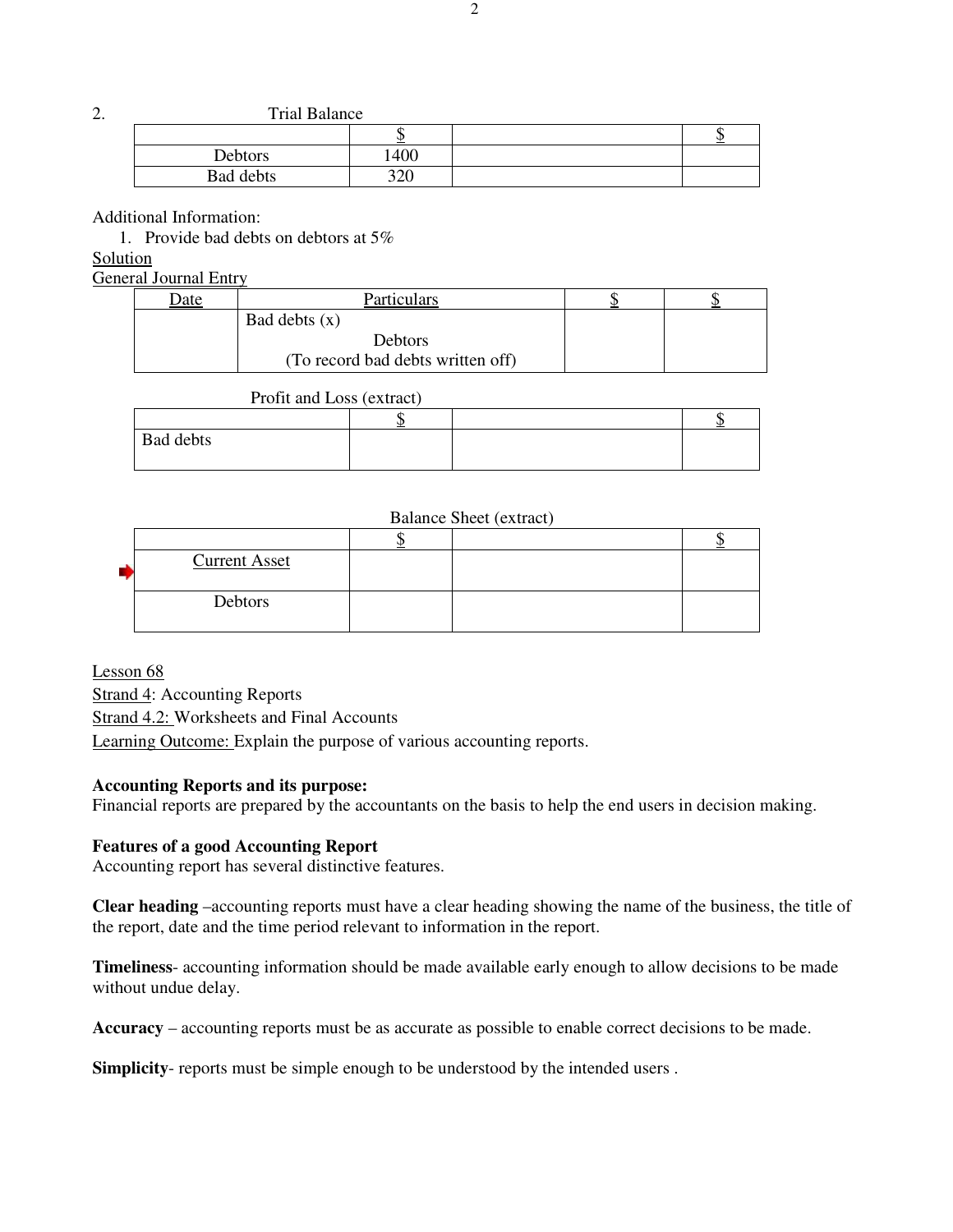**Consistency** - accounting reports from one accounting period to next should be prepared on a consistent basis so that the results of one accounting period can be compared with the next.

**Clear presentation**- accounting information should be clearly presented in order to be understood.

**Compliance with law and accounting standard** –accounting reports must be prepared in accordance with Fiji accounting standards.

Comparative financial statements are the complete set of financial statements that an entity issues, revealing information for more than one accounting period.

#### **Why Need for Comparative Statements**

- **-** Provides a comparison of an entity's financial performance over multiple periods. The statements may also reveal unusual items in the reported information that can indicate the presence of accounting errors.
- **-** Provides a comparison of expenses to revenues and the proportions of various items on the balance sheet over multiple periods. This information can be useful for cost management purposes

### **Useful for predicting future performance.**

When comparing different companies, a comparative statement can show how businesses react to market conditions affecting an entire industry.

#### **Limitations of Traditional Reports**

- **-** Does not consider non-financial information.
- **-** Reports are based on historical data reported in the financial statement.
- **-** Pictorial analysis is not commonly practiced under traditional approach.

#### **Worksheet**

The worksheet is a nature of a blueprint divided into various columns which assists the accountant to collect and organize the information relating to formulate financial statements .

#### **Procedure for preparing the worksheet**:

#### 1. **Trial Balance Column**

Ledger account balances to be entered in the correct columns of the Trial Balance Debit must equal to credit side.

#### 2. **Adjustments column**

All adjustments to be entered on the Dr or Cr side. New entries to be done below the Trial balance totals.

#### 3. **Adjusted Trial Balance Column**

Figures derived from the adjustment columns are added or subtracted from the trial balance to gage the amount that will be entered in the revenue statement and the balance sheet.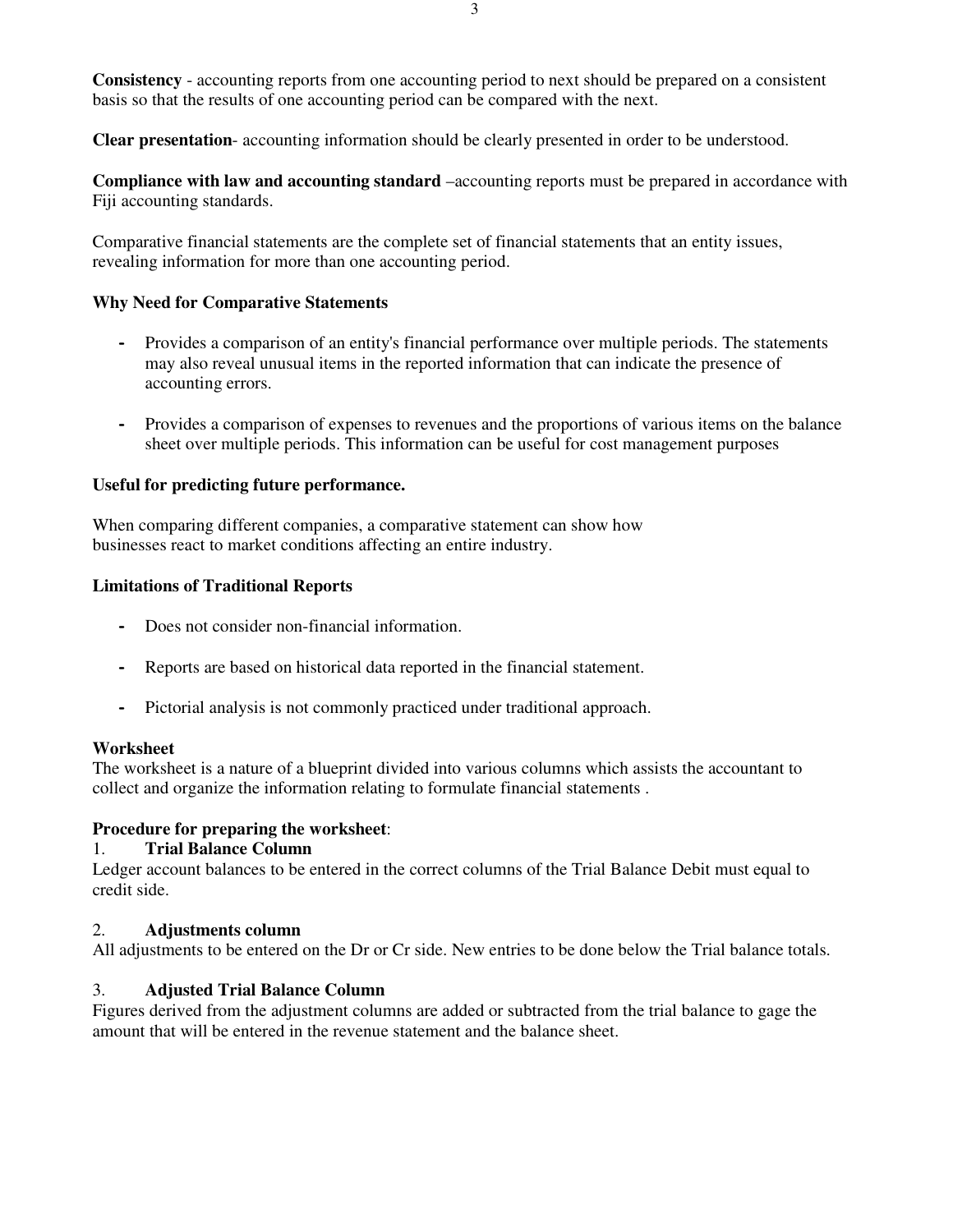### 4. **Revenue Statement**

Transfer all income and expense items from the adjusted trial balance to these columns to find out the net profit or loss. The difference between the two columns represents Net profit/loss.

### 5. **Balance Sheet**

From the adjusted Trial balance transfer the A, L, and capital to the balance sheet.

# **Activity**

- 1. What is the purpose of preparing financial reports?
- 2. List the seven distinctive features of a good accounting report.
- 3. Define Worksheet

### Lesson 69

Strand 4: Accounting Reports

Strand 4.2: Worksheets and Final Accounts

Learning Outcome: Prepare tabulated worksheets to incorporate balance day adjustments.

|                            | \$       |              | \$       |
|----------------------------|----------|--------------|----------|
| Insurance                  | 400      | Capital      | 49 740   |
| Machinery                  | 34 000   | Commission   | 2 0 0 0  |
| <b>Office Expenses</b>     | 1650     | Creditors    | 8 0 0 0  |
| Drawings                   | 2 9 0 0  | <b>Sales</b> | 30 900   |
| <b>Bank</b>                | 2 4 0 0  |              |          |
| <b>Accounts Receivable</b> | 6700     |              |          |
| Equipment                  | 20 000   |              |          |
| Purchases                  | 17 140   |              |          |
| Rent                       | 1500     |              |          |
| Inventories 1 April,       | 2 100    |              |          |
| 2014                       |          |              |          |
| Wages                      | 1850     |              |          |
|                            | \$90 640 |              | \$90 640 |

Adjustments

- 1. Wages Accrued \$200
- 2. Rent paid in advance \$300
- 3. Commission revenue earned but not yet received \$30
- 4. Inventories at  $31<sup>st</sup>$  March 2015 \$2300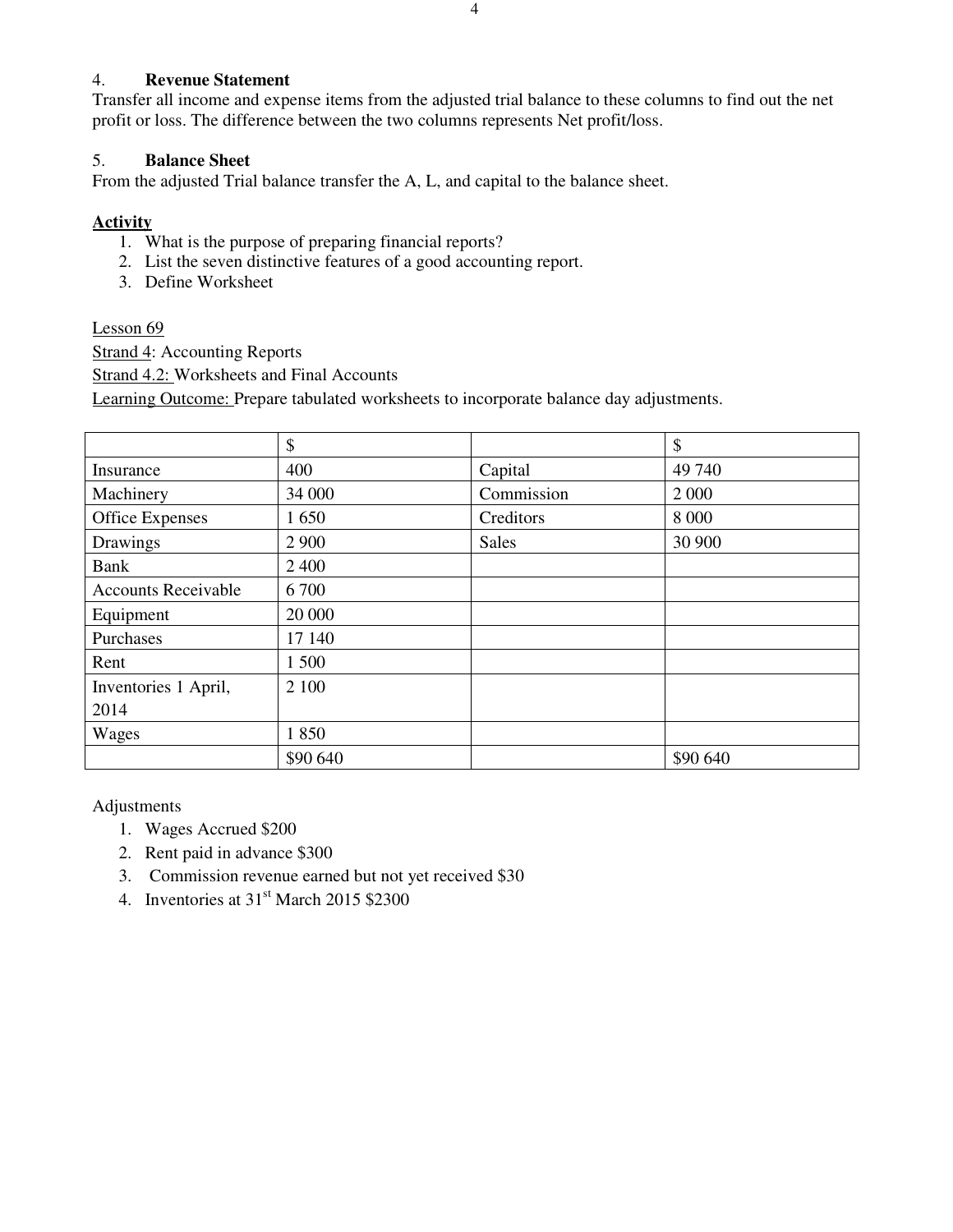| Worksheet of GINI for the year ended 31 <sup>st</sup> March 2015 |       |                      |     |                    |                                        |       |       |                      |                      |       |
|------------------------------------------------------------------|-------|----------------------|-----|--------------------|----------------------------------------|-------|-------|----------------------|----------------------|-------|
|                                                                  |       | <b>Trial Balance</b> |     | <b>Adjustments</b> | <b>Amended Trial</b><br><b>Balance</b> |       |       | <b>Rev Statement</b> | <b>Balance Sheet</b> |       |
|                                                                  | Dr    | Cr                   | Dr  | Cr                 | Dr                                     | Cr    | Dr    | Cr                   | Dr                   | Cr    |
| <b>Insurance</b>                                                 | 400   |                      |     |                    | 400                                    |       | 400   |                      |                      |       |
| <b>Machinery</b>                                                 | 34000 |                      |     |                    | 34000                                  |       |       |                      | 34000                |       |
| <b>Office expenses</b>                                           | 1650  |                      |     |                    | 1650                                   |       | 1650  |                      |                      |       |
| <b>Drawings</b>                                                  | 2900  |                      |     |                    | 2900                                   |       |       |                      | 2900                 |       |
| <b>Bank</b>                                                      | 2400  |                      |     |                    | 2400                                   |       |       |                      | 2400                 |       |
| <b>Account</b>                                                   | 6700  |                      |     |                    | 6700                                   |       |       |                      | 6700                 |       |
| <b>Receivables</b>                                               |       |                      |     |                    |                                        |       |       |                      |                      |       |
| <b>Equipment</b>                                                 | 20000 |                      |     |                    | 20000                                  |       |       |                      | 20000                |       |
| <b>Purchases</b>                                                 | 17140 |                      |     |                    | 17140                                  |       | 17140 |                      |                      |       |
| <b>Rent</b>                                                      | 1500  |                      |     | 300                | 1200                                   |       | 1200  |                      |                      |       |
| <b>Inventories 1 Aril</b>                                        | 2100  |                      |     |                    | 2100                                   |       | 2100  |                      |                      |       |
| 2014                                                             |       |                      |     |                    |                                        |       |       |                      |                      |       |
| <b>Wages</b>                                                     | 1850  |                      | 200 |                    | 2050                                   |       | 2050  |                      |                      |       |
| <b>Capital</b>                                                   |       | 49740                |     |                    |                                        | 49740 |       |                      |                      | 49740 |
| <b>Commission</b>                                                |       | 2000                 |     | 30                 |                                        | 2030  |       | 2030                 |                      |       |
| <b>Creditors</b>                                                 |       | 8000                 |     |                    |                                        | 8000  |       |                      |                      | 8000  |
| <b>Sales</b>                                                     |       | 30900                |     |                    |                                        | 30900 |       | 30900                |                      |       |
|                                                                  |       |                      |     |                    |                                        |       |       |                      |                      |       |
|                                                                  | 90640 | 90640                |     |                    |                                        |       |       |                      |                      |       |
| <b>Wages Accrued</b>                                             |       |                      |     | 200                |                                        | 200   |       |                      |                      | 200   |
| paid<br>Rent<br>in                                               |       |                      | 300 |                    | 300                                    |       |       |                      | 300                  |       |
| advance                                                          |       |                      |     |                    |                                        |       |       |                      |                      |       |
| <b>Commission</b>                                                |       |                      | 30  |                    | 30                                     |       |       |                      | 30                   |       |
| revenue accrued                                                  |       |                      |     |                    |                                        |       |       |                      |                      |       |
| 31 <sup>st</sup><br><b>Inventories</b>                           |       |                      |     |                    |                                        |       |       | 2300                 | 2300                 |       |
| <b>March 2015</b>                                                |       |                      |     |                    |                                        |       |       |                      |                      |       |
| <b>Net profit</b>                                                |       |                      |     |                    |                                        |       | 10690 |                      |                      | 10690 |
|                                                                  |       |                      | 530 | 530                | 90870                                  | 90870 | 35230 | 35230                | 68630                | 68630 |
|                                                                  |       |                      |     |                    |                                        |       |       |                      |                      |       |

# **Activity**

#### 1. The Trial Balance as at  $31/3/14$  of N Dell, a lawyer is given below

|                                 | \$     | \$.    |
|---------------------------------|--------|--------|
| Bank                            | 120000 |        |
| Drawings                        | 97000  |        |
| <b>Debtors</b>                  | 15000  |        |
| Car (cost)                      | 65000  |        |
| Lease expense of office         | 28000  |        |
| Creditors                       |        | 9760   |
| Capital                         |        | 40000  |
| Administrative expense          | 14050  |        |
| Wages                           | 127000 |        |
| Fees                            |        | 421930 |
| <b>Accumulated Depreciation</b> |        |        |
| Car                             |        | 16250  |
| Equipment                       |        | 3000   |
| Insurance                       |        |        |
| Car                             | 1400   |        |
| Equipment                       | 950    |        |
| Office equipment(cost)          | 21000  |        |
| Interest on loan                | 290    |        |
| Loan                            |        | 2900   |
| Lighting                        | 1200   |        |
| Vehicle expenses                | 2950   |        |
|                                 | 493840 | 493840 |

Extracted From: Form5 Accounting Revision

The following adjustments were to be made:

- $\triangleright$  \$200 of car insurance is prepaid
- $\geq$  \$250 for administration expenses is owing.
- $\triangleright$  Depreciation is to be provided (straight line for the car 12.5%) and the equipment \$3000.
- > Fees owing but not yet received \$1930.

**Required:**Prepare final account by using a worksheet.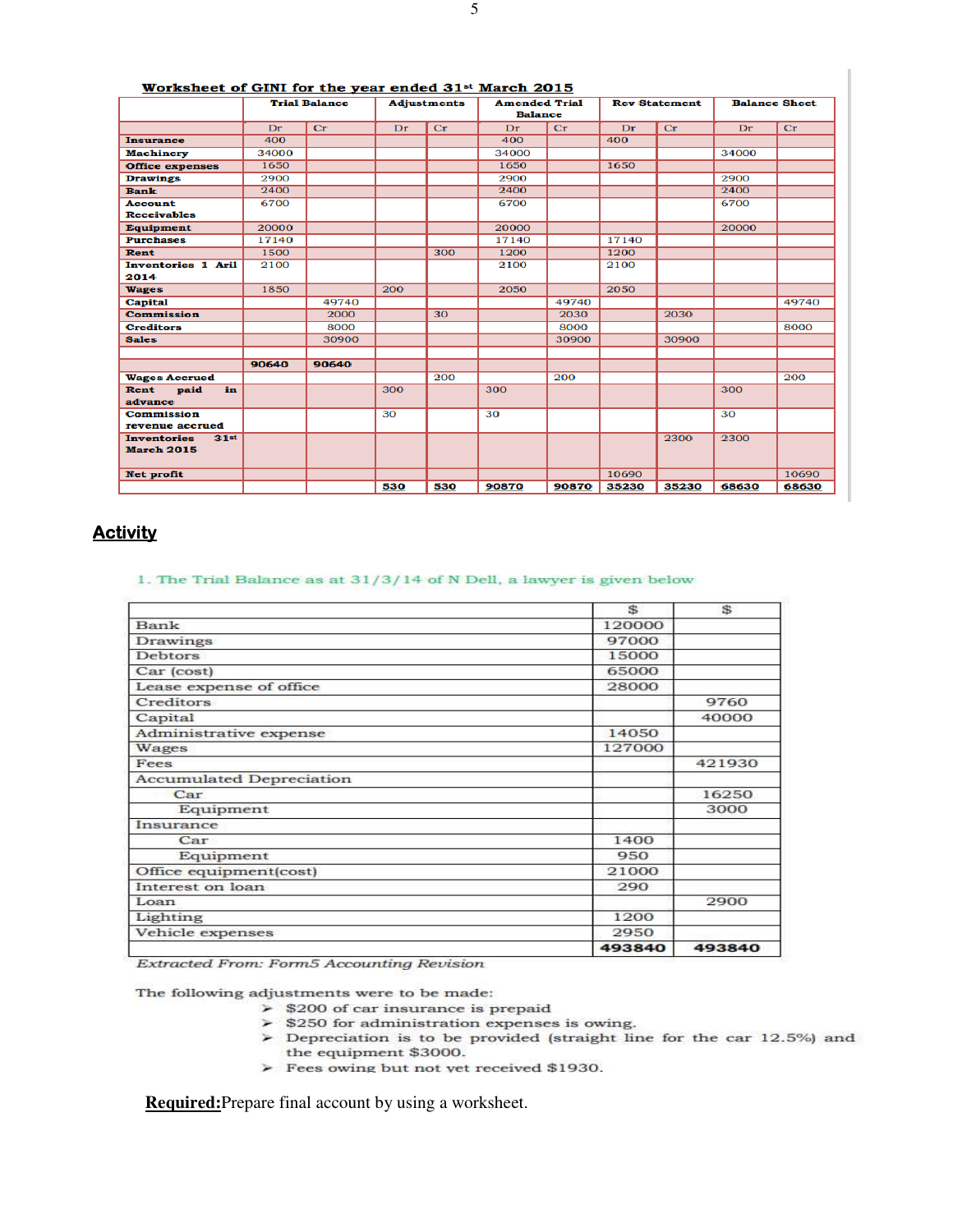Lesson 70 Strand 4: Accounting Reports Strand 4.2: Worksheets and Final Accounts Learning Outcome: Prepare tabulated worksheets to incorporate balance day adjustments.

### **Activity**

2. Given below is the unadjusted trial balance of Jashpal Singh for the year ended 31<sup>st</sup> March 2014.

| <b>Ledger accounts</b>            | $Dr$ (\$) | Cr.<br>(5) |
|-----------------------------------|-----------|------------|
| Stock at 01/04/13                 | 5 5 8 0   |            |
| Net purchase                      | 22 500    |            |
| Wages                             | 8 5 5 0   |            |
| Advertising expenses              | 3 2 6 5   |            |
| Buildings                         | 48 600    |            |
| Plant                             | 10 000    |            |
| Cash at bank                      | 6 2 5 1   |            |
| Accounts receivable               | 2540      |            |
| Office expenses                   | 2 480     |            |
| <b>Drawings</b>                   | 4.000     |            |
| Insurances                        | 600       |            |
| Sales                             |           | 48 555     |
| Interest received                 |           | 190        |
| Accumulated depreciation on plant |           | 2 000      |
| Accounts payable                  |           | 2840       |
| Commission received               |           | 590        |
| Capital - Jashpal Singh           |           | 60 191     |
| <b>Total</b>                      | \$114 366 | \$114 366  |

Trial Balance Of Mr Jachnal Singh As At 31st March 2014

The following adjustments are required at the balance date:

- (a) Wages due but not paid \$150
- (b) Insurance paid in advance \$180
- (c) Commission due but not received \$50
- (d) Interest received in advance \$30
- (e)Depreciate plant at 10 % per annum on straight line method
- (f)Create provision for doubtful debts equal to 5% of the debtors.

(g)Stock at 31/03/14 \$2 500

**Required:** Using the information given above, prepare the worksheet for the year ended 31/03/14